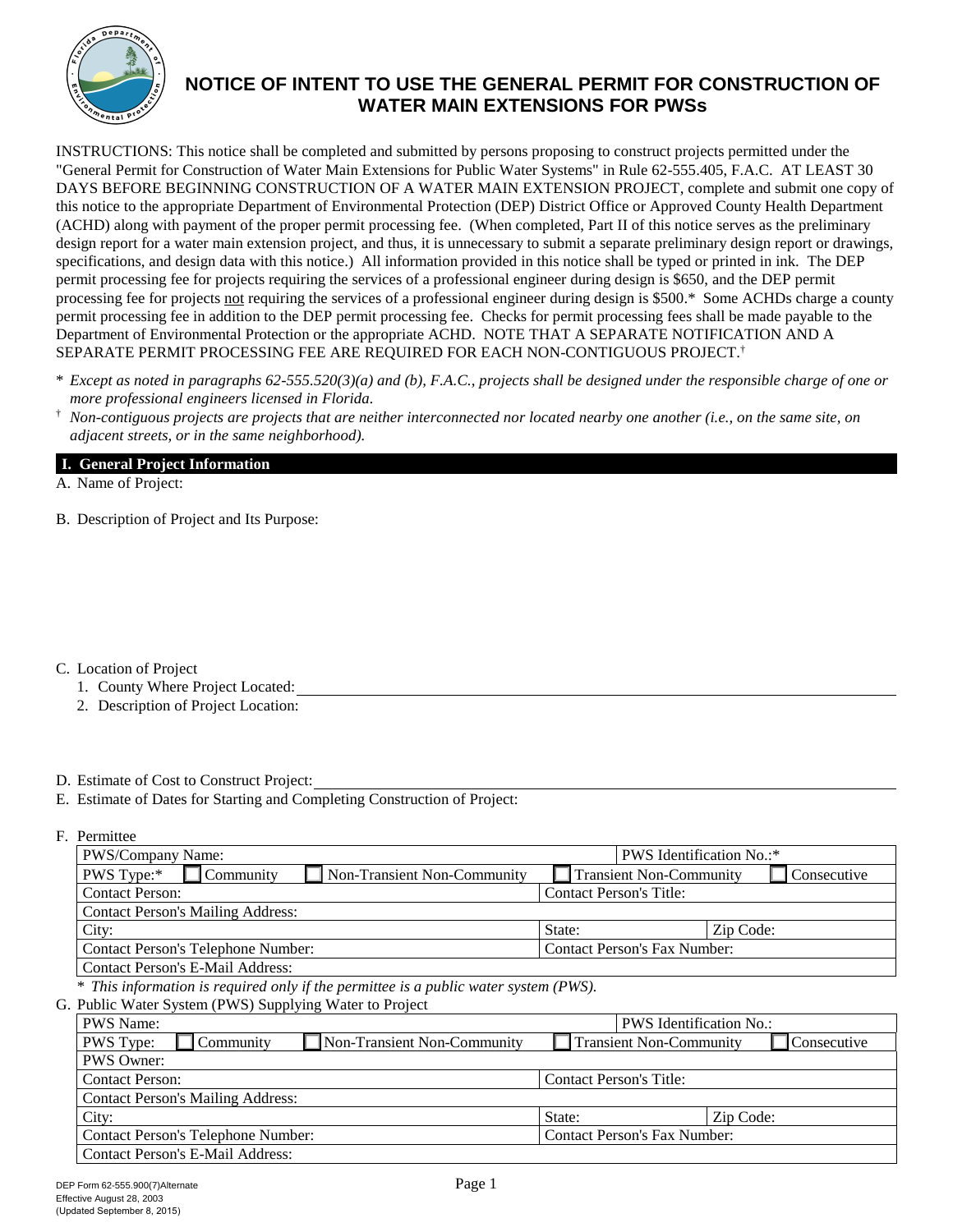|    | Project Name:<br>Permittee:                                                                                                      |  |                                     |           |             |  |  |
|----|----------------------------------------------------------------------------------------------------------------------------------|--|-------------------------------------|-----------|-------------|--|--|
|    | H. Public Water System (PWS) that Will Own Project After It Is Placed into Permanent Operation                                   |  |                                     |           |             |  |  |
|    | PWS Identification No.:*<br><b>PWS Name:</b>                                                                                     |  |                                     |           |             |  |  |
|    | Community<br>Non-Transient Non-Community<br>PWS Type:*                                                                           |  | <b>Transient Non-Community</b>      |           | Consecutive |  |  |
|    | <b>PWS Owner:</b>                                                                                                                |  |                                     |           |             |  |  |
|    | <b>Contact Person:</b>                                                                                                           |  | <b>Contact Person's Title:</b>      |           |             |  |  |
|    | <b>Contact Person's Mailing Address:</b>                                                                                         |  |                                     |           |             |  |  |
|    | City:                                                                                                                            |  | State:                              | Zip Code: |             |  |  |
|    | <b>Contact Person's Telephone Number:</b>                                                                                        |  | <b>Contact Person's Fax Number:</b> |           |             |  |  |
|    | <b>Contact Person's E-Mail Address:</b>                                                                                          |  |                                     |           |             |  |  |
|    | This information is required only if the owner/operator is an existing PWS.                                                      |  |                                     |           |             |  |  |
| I. | Professional Engineer(s) or Other Person(s) in Responsible Charge of Designing Project*                                          |  |                                     |           |             |  |  |
|    | Company Name:                                                                                                                    |  |                                     |           |             |  |  |
|    | Designer(s):                                                                                                                     |  | Title(s) of Designer(s):            |           |             |  |  |
|    |                                                                                                                                  |  |                                     |           |             |  |  |
|    | <b>Qualifications of Designer(s):</b>                                                                                            |  |                                     |           |             |  |  |
|    | Professional Engineer(s) Licensed in Florida – License Number(s):                                                                |  |                                     |           |             |  |  |
|    | Public Officer(s) Employed by State, County, Municipal, or Other Governmental Unit of State <sup>†</sup>                         |  |                                     |           |             |  |  |
|    | Plumbing Contractor(s) Licensed in Florida – License Number(s): $\wedge$                                                         |  |                                     |           |             |  |  |
|    | Mailing Address of Designer(s):                                                                                                  |  |                                     |           |             |  |  |
|    | City:                                                                                                                            |  | State:                              | Zip Code: |             |  |  |
|    | Telephone Number of Designer(s):                                                                                                 |  | Fax Number of Designer(s):          |           |             |  |  |
|    | E-Mail Address(es) of Designer(s):                                                                                               |  |                                     |           |             |  |  |
|    |                                                                                                                                  |  |                                     |           |             |  |  |
|    | Except as noted in paragraphs $62-555.520(3)(a)$ and (b), F.A.C., projects shall be designed under the responsible charge of one |  |                                     |           |             |  |  |

*or more professional engineers licensed in Florida.*

† *Attach a detailed construction cost estimate showing that the cost to construct this project is \$10,000 or less.* 

^ *Attach documentation showing that this project will be installed by the plumbing contractor(s) designing this project, documentation showing that this project involves a public water system serving a single property and fewer than 250 fixture units, and a detailed construction cost estimate showing that the cost to construct this project is \$50,000 or less.* 

## **II. Preliminary Design Report for Project\***

A. Service Area, Water Use, and Service Pressure Information

1. Design Type and Number of Service Connections, and Average Daily Water Demands and Maximum-Day Water Demands, in the Entire Area to Be Served by the Water Mains Being Constructed Under this Project:

|                                                                | $B =$ Number of Service | $C = Average Daily$<br><b>Water Demand Per</b><br>Service Connection, | $D = Total Average$<br>Daily Water Demand <sup>a</sup> ,<br>gpd (Columns BxC for<br><b>Residential Service</b> | $E = Total Maximum$ -<br>Day Water Demand <sup>b</sup> , |
|----------------------------------------------------------------|-------------------------|-----------------------------------------------------------------------|----------------------------------------------------------------------------------------------------------------|----------------------------------------------------------|
| $A = Type of Service Connection$                               | Connections             | gpd                                                                   | Connections)                                                                                                   | gpd                                                      |
| Single-Family Home                                             |                         |                                                                       |                                                                                                                |                                                          |
| Mobile Home                                                    |                         |                                                                       |                                                                                                                |                                                          |
| Apartment                                                      |                         |                                                                       |                                                                                                                |                                                          |
| Commercial, Institutional, or Industrial Facility <sup>a</sup> |                         |                                                                       |                                                                                                                |                                                          |
| Total                                                          |                         |                                                                       |                                                                                                                |                                                          |

a. Description of Commercial, Institutional, or Industrial Facilities and Explanation of Method(s) Used to Estimate Average Daily Water Demand for These Facilities:

b. Explanation of Peaking Factor(s) or Method(s) Used to Estimate Maximum-Day Water Demand: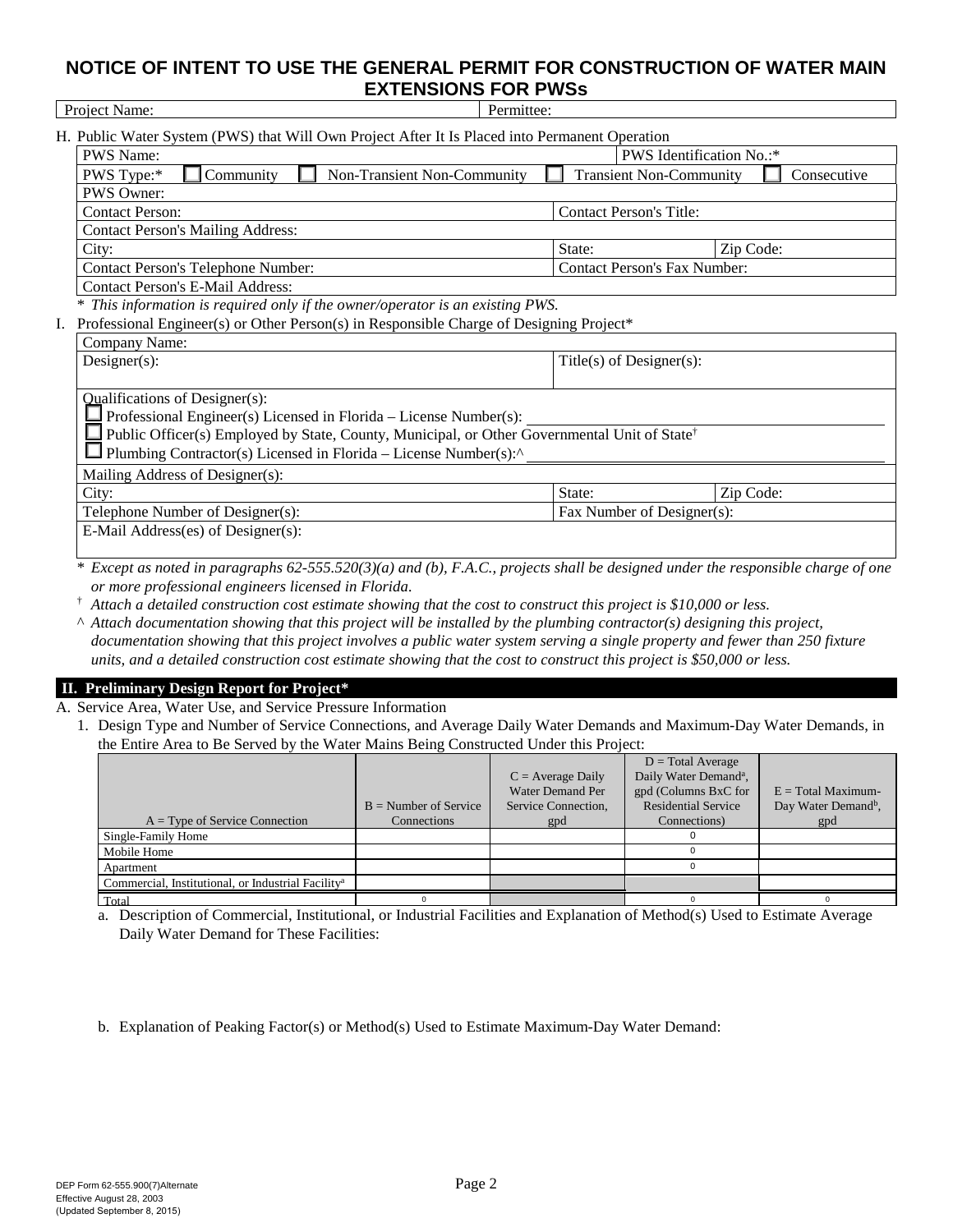| Project Name: |
|---------------|
|---------------|

Permittee:

- 2. Explanation of Peaking Factor(s) or Method(s) Used to Estimate Design Peak-Hour Water Demand and, for Small Water Systems that Use Hydropneumatic Tanks or that Are Not Designed to Provide Fire Protection, Peak Instantaneous Water Demand:
- 3. Design Fire-Flow Rate and Duration:
- 4. Design Service Pressure Range:

## B. Project Site Information

- 1. ATTACH A SITE PLAN OR SKETCH SHOWING THE SIZE AND APPROXIMATE LOCATION OF NEW OR ALTERED WATER MAINS, SHOWING THE APPROXIMATE LOCATION OF HYDRANTS, VALVES, METERS, AND BLOW-OFFS IN SAID MAINS, AND SHOWING HOW SAID MAINS CONNECT TO THE PUBLIC WATER SYSTEM SUPPLYING WATER FOR THE PROJECT.
- 2. Description of Any Areas Where New or Altered Water Mains Will Cross Above or Under Surface Water or Be Located in Soil that Is Known to Be Aggressive:

## C. Information About Compliance with Design and Construction Requirements

- following requirements do not apply to this project or if this project includes exceptions to any of the following requirements as allowed by rule, mark "X" before the requirements and complete Part II.C.2 below. *RSWW* = *Recommended Standards for* 1. If this project is being designed to comply with the following requirements, initial in ink before the requirements. If any of the *Water Works* as incorporated into Rule 62-555.330, F.A.C.
	- or to minimize interruption of water service during construction. [*RSWW* 1.3.a; exceptions allowed under FAC 62 \_\_\_\_\_\_ a. This project is being designed to keep existing water mains and service lines in operation during construction 555.330]
	- under this project will conform to applicable American Water Works Association (AWWA) standards. [FAC \_\_\_\_\_\_ b. All pipe, pipe fittings, pipe joint packing and jointing materials, valves, fire hydrants, and meters installed 62-555.320(21)(b), *RSWW* 8.0, and AWWA standards as incorporated into FAC 62-555.330; exceptions allowed under FAC 62 555.320(21)(c)]
		- 555.320(3)(b), F.A.C. [FAC 62-555.320(3)(b); exceptions allowed under FAC 62-555.320(3)(d)] \_\_\_\_\_\_ c. All public water system components, excluding fire hydrants, that will be installed under this project and that will come into contact with drinking water will conform to NSF International Standard 61 as adopted in Rule 62-555.335, F.A.C., or other applicable standards, regulations, or requirements referenced in paragraph 62
		- flux used in this project will contain no more than 0.2% lead. [FAC 62-555.322] \_\_\_\_\_\_ d. All pipe and pipe fittings installed under this project will contain no more than 8.0% lead, and any solder or
	- or paint will be applied in continuous lines along each side of the pipe as well as along the top of the pipe. Aboveground pipe will be painted blue or will be color coded or marked like underground pipe.) [FAC 62 e. All pipe and pipe fittings installed under this project will be color coded or marked in accordance with subparagraph 62-555.320(21)(b)3, F.A.C., using blue as a predominant color. (Underground plastic pipe will be solid-wall blue pipe, will have a co-extruded blue external skin, or will be white or black pipe with blue stripes incorporated into, or applied to, the pipe wall; and underground metal or concrete pipe will have blue stripes applied to the pipe wall. Pipe striped during manufacturing of the pipe will have continuous stripes that run parallel to the axis of the pipe, that are located at no greater than 90-degree intervals around the pipe, and that will remain intact during and after installation of the pipe. If tape or paint is used to stripe pipe during installation of the pipe, the tape or paint will be applied in a continuous line that runs parallel to the axis of the pipe and that is located along the top of the pipe; for pipe with an internal diameter of 24 inches or greater, tape 555.320(21)(b)3]
		- INCHES. [FAC 62-555.320(21)(b) and *RSWW* 8.1] f. All new or altered water mains included in this project are sized after a hydraulic analysis based on flow demands and pressure requirements. ATTACH A HYDRAULIC ANALYSIS JUSTIFYING THE SIZE OF ANY NEW OR ALTERED WATER MAINS WITH AN INSIDE DIAMETER OF LESS THAN THREE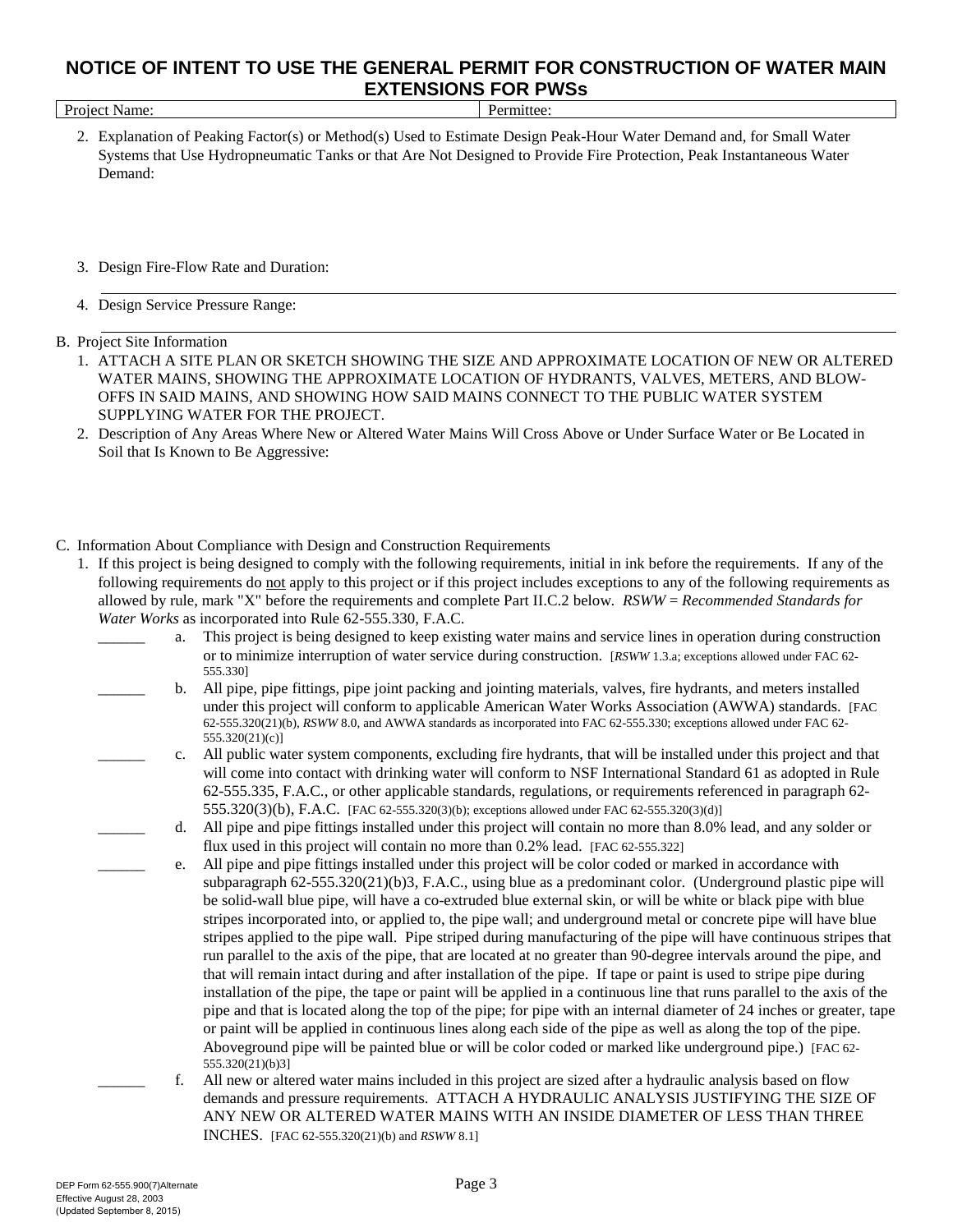|               |    | בטוי ו טוס ו טוסוטאוב                                                                                                                                          |
|---------------|----|----------------------------------------------------------------------------------------------------------------------------------------------------------------|
| Project Name: |    | Permittee:                                                                                                                                                     |
|               | g. | The inside diameter of new or altered water mains that are included in this project and that are being designed                                                |
|               |    | to provide fire protection and serve fire hydrants will be at least six inches. [FAC 62-555.320(21)(b) and RSWW 8.1.2]                                         |
|               | h. | New or altered water mains that are included in this project and that are not being designed to carry fire flows                                               |
|               |    | do not have fire hydrants connected to them. [FAC 62-555.320(21)(b) and RSWW 8.1.5]                                                                            |
|               | i. | This project is being designed to minimize dead-end water mains by making appropriate tie-ins where                                                            |
|               |    | practical. [FAC 62-555.320(21)(b) and RSWW 8.1.6.a]                                                                                                            |
|               | j. | New or altered dead-end water mains included in this project will be provided with a fire or flushing hydrant or                                               |
|               |    | blow-off for flushing purposes. [FAC 62-555.320(21)(b) and RSWW 8.1.6.b]                                                                                       |
|               | k. | Sufficient valves will be provided on new or altered water mains included in this project so that inconvenience                                                |
|               |    | and sanitary hazards will be minimized during repairs. [FAC 62-555.320(21)(b) and RSWW 8.2]                                                                    |
|               | 1. | New or altered fire hydrant leads included in this project will have an inside diameter of at least six inches and                                             |
|               |    | will include an auxiliary valve. [FAC 62-555.320(21)(b) and RSWW 8.3.3]                                                                                        |
|               | m. | All fire hydrants that will be installed under this project and that will have unplugged, underground drains will                                              |
|               |    | be located at least three feet from any existing or proposed storm sewer, stormwater force main, pipeline                                                      |
|               |    | conveying reclaimed water regulated under Part III of Chapter 62-610, F.A.C., or vacuum-type sanitary sewer;                                                   |
|               |    | at least six feet from any existing or proposed gravity- or pressure-type sanitary sewer, wastewater force main,                                               |
|               |    | or pipeline conveying reclaimed water not regulated under Part III of Chapter 62-10, F.A.C.; and at least ten                                                  |
|               |    | feet from any existing or proposed "on-site sewage treatment and disposal system." [FAC 62-555.314(4)]                                                         |
|               | n. | At high points where air can accumulate in new or altered water mains included in this project, provisions will                                                |
|               |    | be made to remove the air by means of air relief valves, and automatic air relief valves will not be used in                                                   |
|               |    | situations where flooding of the valve manhole or chamber may occur. [FAC 62-555.320(21)(b) and RSWW 8.4.1]                                                    |
|               | 0. | The open end of the air relief pipe from all automatic air relief valves installed under this project will be                                                  |
|               |    | extended to at least one foot above grade and will be provided with a screened, downward-facing elbow. [FAC                                                    |
|               |    | 62-555.320(21)(b) and RSWW 8.4.2]                                                                                                                              |
|               | p. | New or altered chambers, pits, or manholes that contain valves, blow-offs, meters, or other such water                                                         |
|               |    | distribution system appurtenances and that are included in this project will not be connected directly to any                                                  |
|               |    | sanitary or storm sewer, and blow-offs or air relief valves installed under this project will not be connected                                                 |
|               |    | directly to any sanitary or storm sewer. [FAC 62-555.320(21)(b) and RSWW 8.4.3]                                                                                |
|               | q. | New or altered water mains included in this project will be installed in accordance with applicable AWWA                                                       |
|               |    | standards or in accordance with manufacturers' recommended procedures. [FAC 62-555.320(21)(b), RSWW 8.5.1, and                                                 |
|               |    | AWWA standards as incorporated into FAC 62-555.330]<br>A continuous and uniform bedding will be provided in trenches for underground pipe installed under this |
|               | r. | project; backfill material will be tamped in layers around underground pipe installed under this project and to a                                              |
|               |    | sufficient height above the pipe to adequately support and protect the pipe; and unsuitably sized stones (as                                                   |
|               |    | described in applicable AWWA standards or manufacturers' recommended installation procedures) found in                                                         |
|               |    | trenches will be removed for a depth of at least six inches below the bottom of underground pipe installed                                                     |
|               |    | under this project. [FAC 62-555.320(21)(b), RSWW 8.5.2]                                                                                                        |
|               | s. | All water main tees, bends, plugs, and hydrants installed under this project will be provided with thrust blocks                                               |
|               |    | or restrained joints to prevent movement. [FAC 62-555.320(21)(b) and RSWW 8.5.4]                                                                               |
|               | t. | New or altered water mains that are included in this project and that will be constructed of asbestos-cement or                                                |
|               |    | polyvinyl chloride pipe will be pressure and leakage tested in accordance with AWWA Standard C603 or                                                           |
|               |    | C605, respectively, as incorporated into Rule 62-555.330, F.A.C., and all other new or altered water mains                                                     |
|               |    | included in this project will be pressure and leakage tested in accordance with AWWA Standard C600 as                                                          |
|               |    | incorporated into Rule 62-555.330. [FAC 62-555.320(21)(b)1 and AWWA standards as incorporated into FAC 62-555.330]                                             |
|               | u. | New or altered water mains, including fire hydrant leads and including service lines that will be under the                                                    |
|               |    | control of a public water system and that have an inside diameter of three inches or greater, will be disinfected                                              |
|               |    | and bacteriologically evaluated in accordance with Rule 62-555.340, F.A.C. [FAC 62-555.320(21)(b)2 and FAC 62-                                                 |
|               |    | 555.340]                                                                                                                                                       |
|               | v. | New or altered water mains that are included in this project and that will be installed in areas where there are                                               |
|               |    | known aggressive soil conditions will be protected through use of corrosion-resistant water main materials,                                                    |
|               |    | through encasement of the water mains in polyethylene, or through provision of cathodic protection. [FAC 62-                                                   |
|               |    | 555.320(21)(b) and RSWW 8.5.7.d]                                                                                                                               |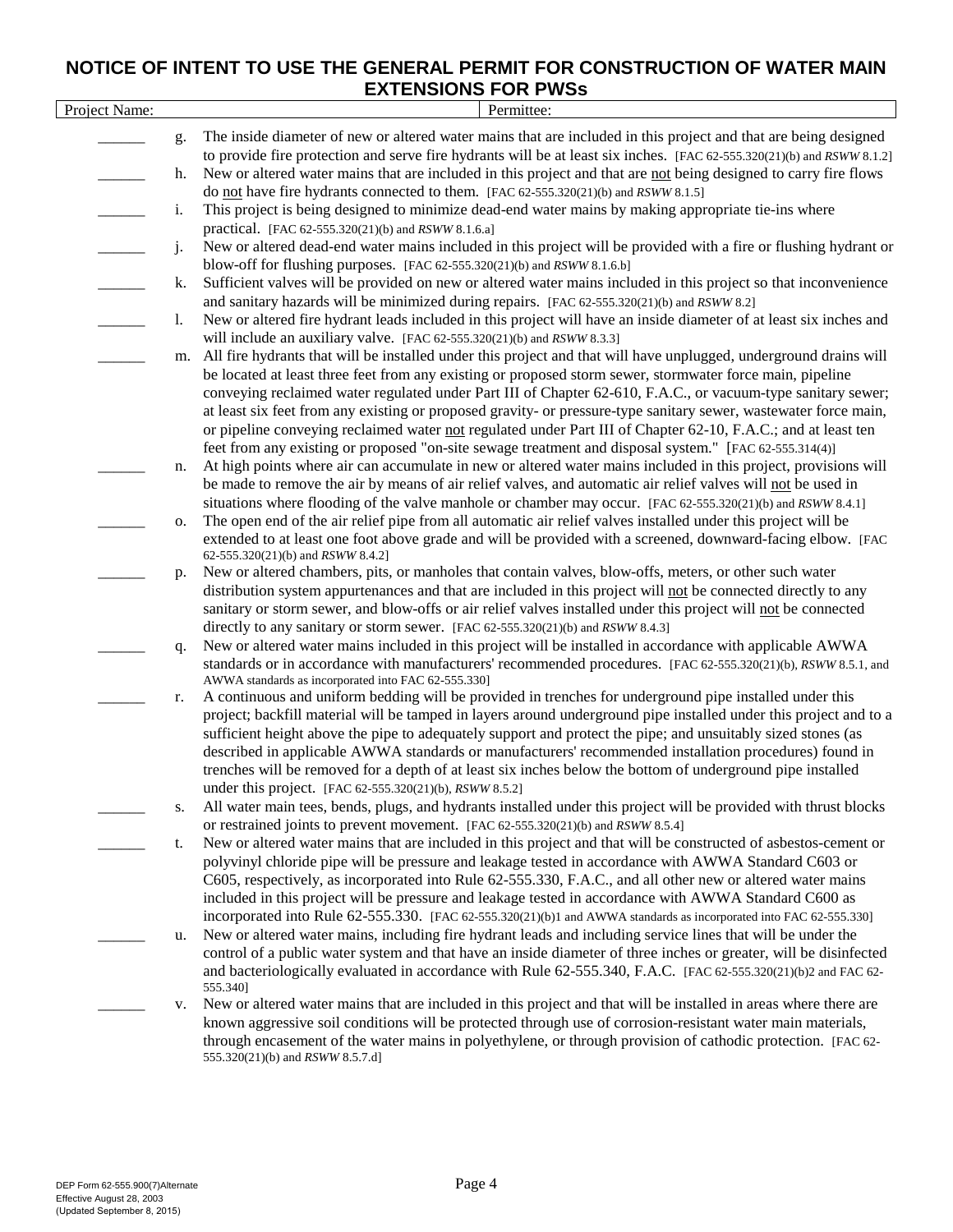| Project Name: |    | Permittee:                                                                                                                                                                                                                                                                                                                                                |
|---------------|----|-----------------------------------------------------------------------------------------------------------------------------------------------------------------------------------------------------------------------------------------------------------------------------------------------------------------------------------------------------------|
|               |    | w. New or relocated, underground water mains included in this project will be laid to provide a horizontal distance<br>of at least three feet between the outside of the water main and the outside of any existing or proposed vacuum-                                                                                                                   |
|               |    | type sanitary sewer, storm sewer, stormwater force main, or pipeline conveying reclaimed water regulated                                                                                                                                                                                                                                                  |
|               |    | under Part III of Chapter 62-610, F.A.C.; a horizontal distance of at least six feet between the outside of the<br>water main and the outside of any existing or proposed gravity-type sanitary sewer (or a horizontal distance of                                                                                                                        |
|               |    | at least three feet between the outside of the water main and the outside of any existing or proposed gravity-                                                                                                                                                                                                                                            |
|               |    | type sanitary sewer if the bottom of the water main will be laid at least six inches above the top of the sewer); a                                                                                                                                                                                                                                       |
|               |    | horizontal distance of at least six feet between the outside of the water main and the outside of any existing or<br>proposed pressure-type sanitary sewer, wastewater force main, or pipeline conveying reclaimed water not<br>regulated under Part III of Chapter 62-610, F.A.C.; and a horizontal distance of at least ten feet between the            |
|               |    | outside of the water main and all parts of any existing or proposed "on-site sewage treatment and disposal                                                                                                                                                                                                                                                |
|               | X. | system." [FAC 62-555.314(1); exceptions allowed under FAC 62-555.314(5)]<br>New or relocated, underground water mains that are included in this project and that will cross any existing or                                                                                                                                                               |
|               |    | proposed gravity- or vacuum-type sanitary sewer or storm sewer will be laid so the outside of the water main is<br>at least six inches above the other pipeline or at least 12 inches below the other pipeline; and new or relocated,<br>underground water mains that are included in this project and that will cross any existing or proposed pressure- |
|               |    | type sanitary sewer, wastewater or stormwater force main, or pipeline conveying reclaimed water will be laid<br>so the outside of the water main is at least 12 inches above or below the other pipeline. [FAC 62-555.314(2);<br>exceptions allowed under FAC 62-555.314(5)]                                                                              |
|               | y. | At the utility crossings described in Part II.C.1.w above, one full length of water main pipe will be centered<br>above or below the other pipeline so the water main joints will be as far as possible from the other pipeline or                                                                                                                        |
|               |    | the pipes will be arranged so that all water main joints are at least three feet from all joints in vacuum-type                                                                                                                                                                                                                                           |
|               |    | sanitary sewers, storm sewers, stormwater force mains, or pipelines conveying reclaimed water regulated under                                                                                                                                                                                                                                             |
|               |    | Part III of Chapter 62-610, F.A.C., and at least six feet from all joints in gravity- or pressure-type sanitary                                                                                                                                                                                                                                           |
|               |    | sewers, wastewater force mains, or pipelines conveying reclaimed water not regulated under Part III of Chapter                                                                                                                                                                                                                                            |
|               | z. | 62-610, F.A.C. [FAC 62-555.314(2); exceptions allowed under FAC 62-555.314(5)]<br>New or altered water mains that are included in this project and that will cross above surface water will be                                                                                                                                                            |
|               |    | adequately supported and anchored, protected from damage and freezing, and accessible for repair or                                                                                                                                                                                                                                                       |
|               |    | replacement. [FAC 62-555.320(21)(b) and RSWW 8.7.1]                                                                                                                                                                                                                                                                                                       |
|               |    | aa. New or altered water mains that are included in this project and that will cross under surface water will have a                                                                                                                                                                                                                                      |
|               |    | minimum cover of two feet. [FAC $62-555.320(21)(b)$ and $RSWW 8.7.2$ ]                                                                                                                                                                                                                                                                                    |
|               |    | bb. New or altered water mains that are included in this project and that will cross under surface water courses<br>greater than 15 feet in width will have flexible or restrained, watertight pipe joints and will include valves at<br>both ends of the water crossing so the underwater main can be isolated for testing and repair; the               |
|               |    | aforementioned isolation valves will be easily accessible and will not be subject to flooding; the isolation valve                                                                                                                                                                                                                                        |
|               |    | closest to the water supply source will be in a manhole; and permanent taps will be provided on each side of the                                                                                                                                                                                                                                          |
|               |    | isolation valve within the manhole to allow for insertion of a small meter to determine leakage from the                                                                                                                                                                                                                                                  |
|               |    | underwater main and to allow for sampling of water from the underwater main. [FAC 62-555.320(21)(b) and RSWW<br>8.7.2]                                                                                                                                                                                                                                    |
|               |    | cc. This project is being designed to include proper backflow protection at those new or altered service                                                                                                                                                                                                                                                  |
|               |    | connections where backflow protection is required or recommended under Rule 62-555.360, F.A.C., or in<br>Recommended Practice for Backflow Prevention and Cross-Connection Control, AWWA Manual M14, as                                                                                                                                                   |
|               |    | incorporated into Rule 62-555.330, F.A.C.; or the public water system that will own this project after it is                                                                                                                                                                                                                                              |
|               |    | placed into operation has a cross-connection control program requiring water customers to install proper                                                                                                                                                                                                                                                  |
|               |    | backflow protection at those service connections where backflow protection is required or recommended under                                                                                                                                                                                                                                               |
|               |    | Rule 62-555.360, F.A.C., or in AWWA Manual M14. [FAC 62-555.360 and AWWA Manual M14 as incorporated into<br>FAC 62-555.330]                                                                                                                                                                                                                               |
|               |    | dd. Neither steam condensate, cooling water from engine jackets, nor water used in conjunction with heat<br>exchangers will be returned to the new or altered water mains included in this project. [FAC 62-555.320(21)(b) and<br>RSWW 8.8.2]                                                                                                             |
|               |    |                                                                                                                                                                                                                                                                                                                                                           |
|               |    |                                                                                                                                                                                                                                                                                                                                                           |
|               |    |                                                                                                                                                                                                                                                                                                                                                           |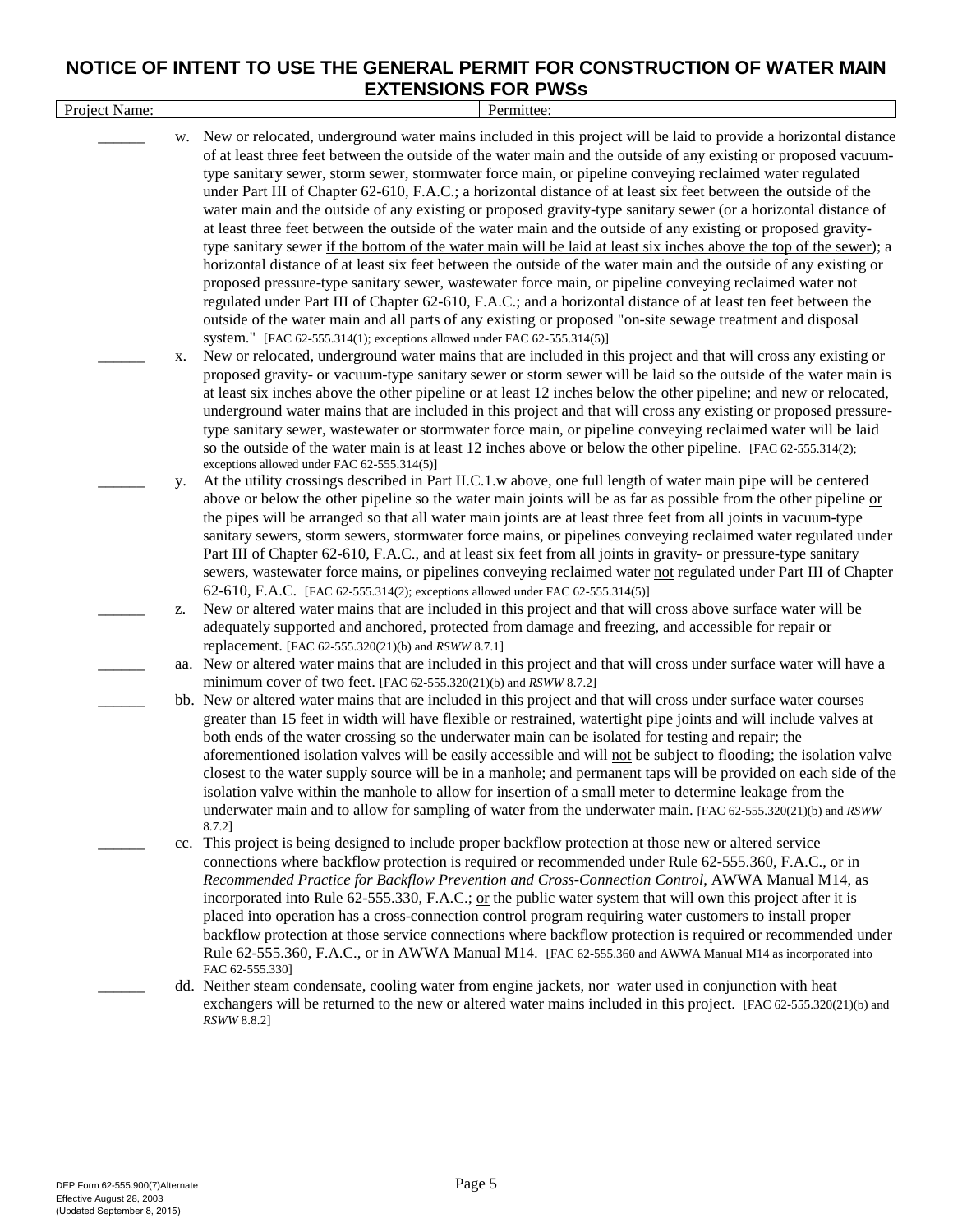| Project Name:                                                                                                               | Permittee: |
|-----------------------------------------------------------------------------------------------------------------------------|------------|
| 2. Explanation for Requirements Marked "X" in Part II.C.1 Above. Including Justification. Documentation. Assurances, and/or |            |

Alternatives as Required by Rule for Exceptions to Requirements in Part II.C.1:

I completed Part II of this notice, and the information provided in Part II and on the attachment(s) to Part II is true and accurate to the best of my knowledge and belief.

| $\cos \theta$ of $\sin \theta$ and $\theta$ and $\theta$ exheri-<br>Signature, Seal, and Date of Professional Engineer (PE) or<br>Signature and Date of Other Person in Responsible Charge of<br>Designing Project:* | Signature, Seal, and Date of Professional Engineer (PE) or<br>Signature and Date of Other Person in Responsible Charge of<br>Designing Project:* |
|----------------------------------------------------------------------------------------------------------------------------------------------------------------------------------------------------------------------|--------------------------------------------------------------------------------------------------------------------------------------------------|
| Printed/Typed Name:                                                                                                                                                                                                  | Printed/Typed Name:                                                                                                                              |
| License Number of PE or License Number or Title of Other                                                                                                                                                             | License Number of PE or License Number or Title of Other                                                                                         |
| Person in Responsible Charge of Designing Project:*                                                                                                                                                                  | Person in Responsible Charge of Designing Project:*                                                                                              |
| Portion of Preliminary Design Report for Which Responsible:                                                                                                                                                          | Portion of Preliminary Design Report for Which Responsible:                                                                                      |

\* *Except as noted in paragraphs 62-555.520(3)(a) and (b), F.A.C., projects shall be designed under the responsible charge of one or more PEs licensed in Florida. If this project is being designed under the responsible charge of one or more PEs licensed in Florida, Part II of this notice shall be completed, signed, sealed, and dated by the PE(s) in responsible charge. If this project is not being designed under the responsible charge of one or more PEs licensed in Florida, Part II shall be completed, signed, and dated by the person(s) in responsible charge of designing this project.*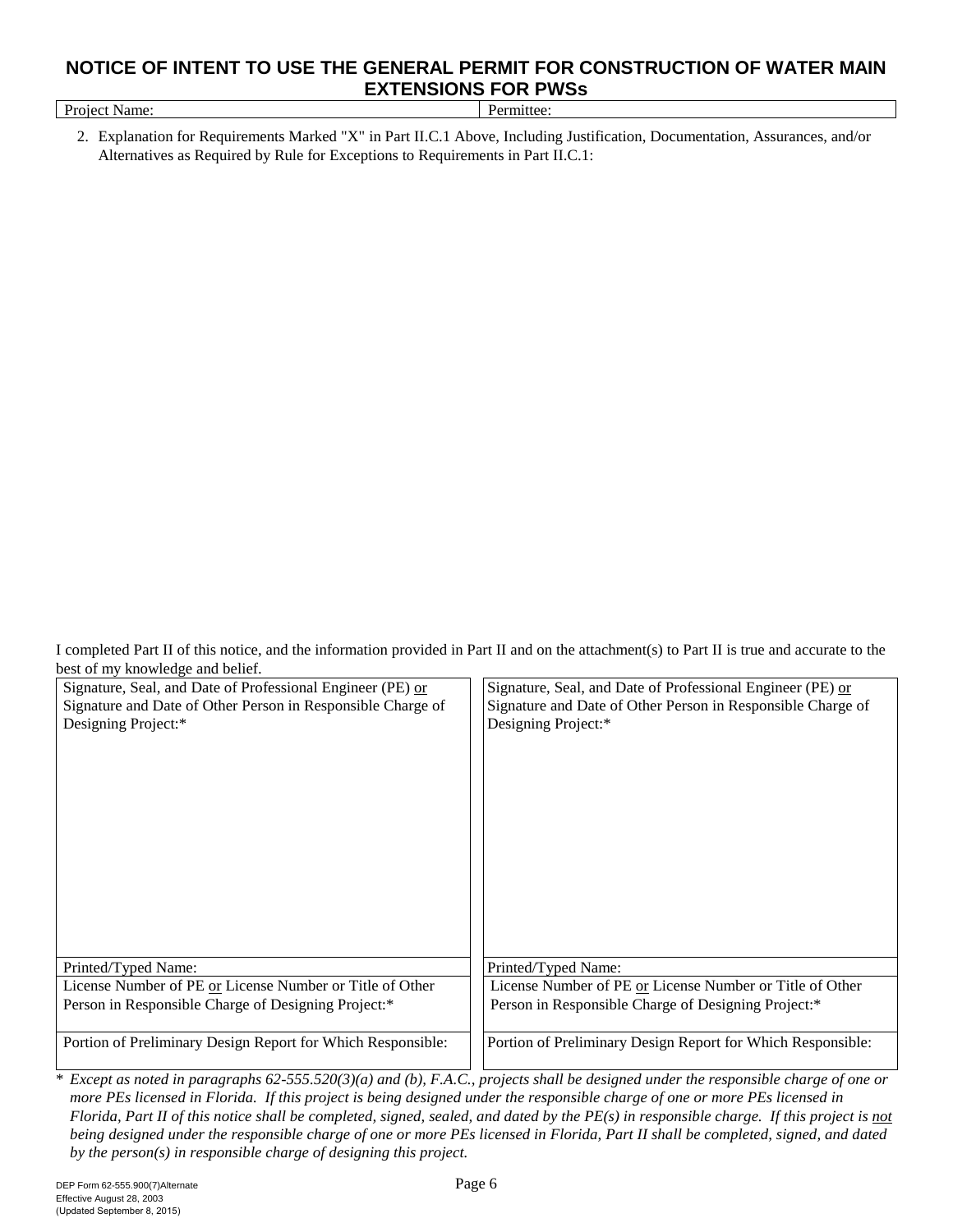#### Project Name: Permittee:

## 

#### **III. Certifications** A. Certification by Permittee

I am duly authorized to sign this notice on behalf of the permittee identified in Part I.F of this notice. I certify that, to the best of my knowledge and belief, this project complies with Chapter 62-555, F.A.C. I also certify that construction of this project has not begun yet and that, to the best of my knowledge and belief, this project does not include any of the following construction work:

- construction of water mains conveying raw or partially treated drinking water;
- construction of drinking water treatment, pumping, or storage facilities or conflict manholes;
- construction of water mains in areas contaminated by low-molecular-weight petroleum products or organic solvents;
- construction of an interconnection between previously separate public water systems or construction of water mains that create a "new system" as described under subsection 62-555.525(1), F.A.C.; or
- construction of water mains that will remain dry following completion of construction.

(A specific construction permit is required for each project involving any of the above listed construction work.)

I understand that, if this project is designed under the responsible charge of one or more professional engineers (PEs) licensed in Florida, the permittee must retain a Florida-licensed PE to take responsible charge of inspecting construction of this project for the purpose of determining in general if the construction proceeds in compliance with the Department of Environmental Protection construction permit, including the approved preliminary design report, for this project. I understand that the permittee must have complete record drawings prepared for this project. I also understand that the permittee must submit a certification of construction completion to the Department and obtain written approval, or clearance, from the Department before the permittee places this project into operation for any purpose other than disinfection or testing for leaks.

Signature and Date **Printed or Typed Name** Title **Printed or Typed Name** Title

B. Certification by PWS Supplying Water to Project

I am duly authorized to sign this notice on behalf of the PWS identified in Part I.G of this notice. I certify that said PWS will supply the water necessary to meet the design water demands for this project. As indicated below, the water treatment plant(s) to which this project will be connected has(have) the capacity necessary to meet the design water demands for this project, and I certify that all other PWS components affected by this project also have the capacity necessary to meet the design water demands for this project. I certify that said PWS is in compliance with applicable planning requirements in Rule 62-555.348, F.A.C.; applicable cross-connection control requirements in Rule 62-555.360, F.A.C.; and to the best of my knowledge and belief, all other applicable rules in Chapters 62-550, 62-555, and 62-699, F.A.C.; furthermore, I certify that, to the best of my knowledge and belief, said PWS's connection to this project will not cause said PWS to be in noncompliance with Chapter 62-550 or 62-555, F.A.C. I also certify that said PWS has reviewed the preliminary design report for this project and that said PWS considers the connection(s) between this project and said PWS acceptable as designed.

- Name(s) of Water Treatment Plant(s) to Which this Project Will Be Connected:
- Total Permitted Maximum Day Operating Capacity of Plant(s), gpd:
- Total Maximum Day Flow at Plant(s) as Recorded on Monthly Operating Reports During Past 12 Months, gpd:

Signature and Date **Prince of Typed Name** Title Prince of Typed Name Title

C. Certification by PWS that Will Own Project After It Is Placed into Permanent Operation

I am duly authorized to sign this notice on behalf of the PWS identified in Part I.H of this notice. I certify that said PWS will own this project after it is placed into permanent operation. I also certify that said PWS has reviewed the preliminary design report for this project and that said PWS considers this project acceptable as designed.

Signature and Date **Prince of Typed Name** Title Prince of Typed Name Title